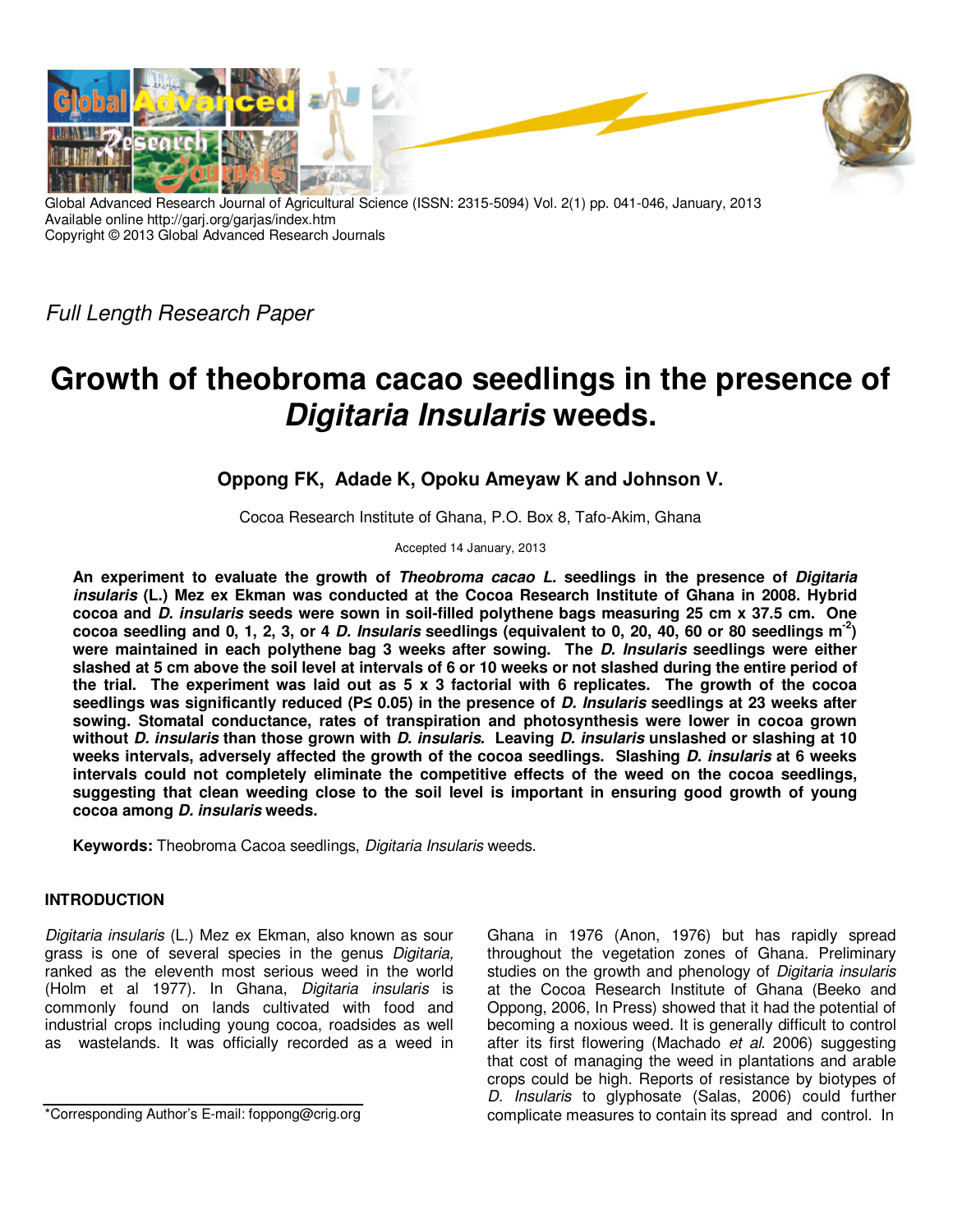

**Figure 1.** Effect of density of *D* insularis on the girth of cocoa seedlings 23 weeks after emergence



 **Figure 2**. Effect of density of D. insularis on the height of cocoa seedlings 23 weeks after emergence

Ghana, D. insularis is one of several weed species which quickly colonise secondary bushes cleared for the establishment of cocoa. This study was therefore aimed at evaluating the performance of young cocoa seedlings in the presence of *D. Insularis* weeds.

#### **MATERIALS AND METHODS**

Two fresh hybrid cocoa seeds and ten *D. insularis* seeds were sown in polythene bags measuring 25 cm x 37.5 cm filled with top soil. The seedlings were thinned three weeks after sowing to achieve the following treatments:

D1 - Cocoa seedling alone

D2 - Cocoa seedling  $+$  1 D. insularis seedling/bag (equivalent to 20 seedlings  $m<sup>-2</sup>$ )

D3 - Cocoa seedling + 2 D.insularis seedlings/bag(equivalent to 40 seedlings  $m<sup>-2</sup>$ )

 $D4 - Cocoa$  seedling  $+$  3 *D.insularis* seedlings/bag(equivalent to 60 seedlings  $m<sup>-2</sup>$ )

D5 - Cocoa seedling + 4 D.insularis seedlings/bag (equivalent to 80 seedlings  $m<sup>-2</sup>$ )

Slashing was superimposed on the density treatments as follows:

- S1 No slashing
- S2 Slashing at every 6 weeks
- S3 Slashing at every 10 weeks

The experimental design was RCBD, laid out as  $5 \times 3$ factorial with 6 replicates. Other weeds were controlled by hand picking as and when necessary. Slashing of Digitaria insularis was done using a pair of scissors at 5cm above ground level. Girth and height of the cocoa seedlings were determined at monthly intervals. Root volume, dry weights of roots, leaves and stem, stomatal conductance, photosynthetic and transpiration rates of the cocoa seedlings were determined at 23 weeks after sowing.

#### **RESULTS AND DISCUSSION**

The stress imposed by *D. insularis* on the young cocoa seedlings was clearly evident from the  $7<sup>th</sup>$  week through the  $23<sup>rd</sup>$  week after sowing as shown by the reductions in girth and height as compared to the treatments without the weed (Figures. 1 and 2). Significantly higher (P < 0.05) root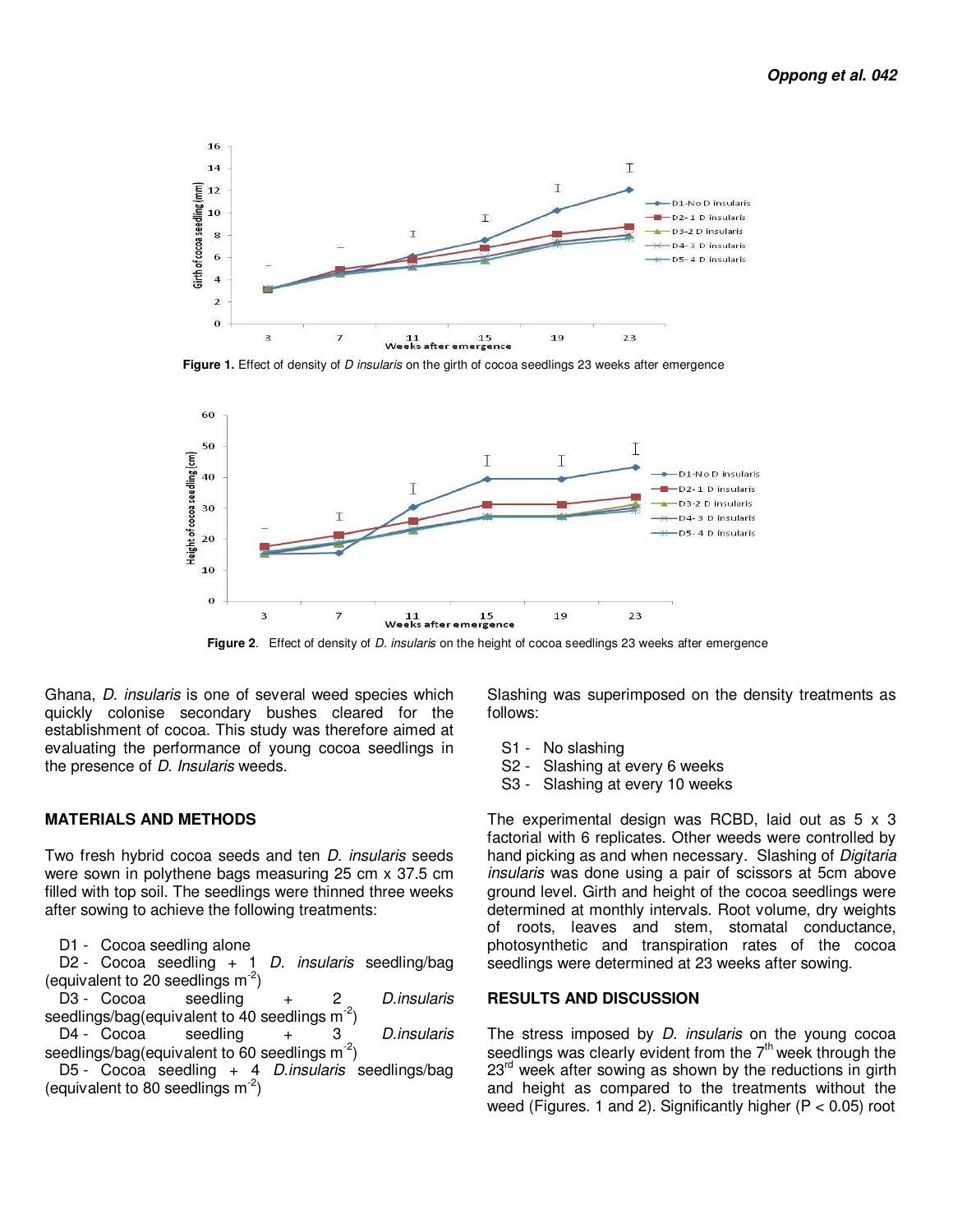

**Figure 3.** Effect of density of *D. insularis* on the root volume of cocoa seedlings 23 weeks after emergence



seedlings 23 weeks after emergence

volume, dry weights of leaves, roots, and stem were recorded at 23 weeks after sowing in the control treatment than those with the different densities of the weed (Figures. 3 and 4). The results indicated that even at low density levels, D.insularis could still adversely affect the growth and development of young cocoa seedlings. The stress imposed on the cocoa seedlings by the weed resulted in higher stomatal conductance, photosynthetic and transpiration rates as compared to the control but the differences were not significant (Figures. 5, 6, 7).

Slashing of D. insularis at 6-weekly intervals significantly  $(P < 0.05)$  enhanced cocoa seedling growth at 23 weeks after sowing as compared to the treatments where D. Insularis seedlings were slashed at 10 weeks intervals or not slashed for the entire duration of the experiment (Figures. 8, 9, 10). However, as compared to the control treatment where cocoa was grown without D. insularis,

slashing at 6-weekly intervals was inadequate to completely remove the competitive effects of the weeds on the cocoa seedlings. This is because D insularis, like most grasses, regenerates from the basal rhizomes situated just above the soil surface (Baker and Terry, 1991) hence slashing only reduces competition for light but not for soil moisture and nutrients for rapid regeneration of the shoots.

Considering the fact that D *insularis* is a prolific seed producer with high germination rate (Beeko and Oppong, 2006 In Press), it is important that they are controlled during the early stages of their growth before flowering since it would be difficult to manage after flowering (Machado et al. 2006). Clean weeding close to the ground or using a systemic selective herbicide could be very important in reducing the competitive effects of D insularis in young cocoa seedlings.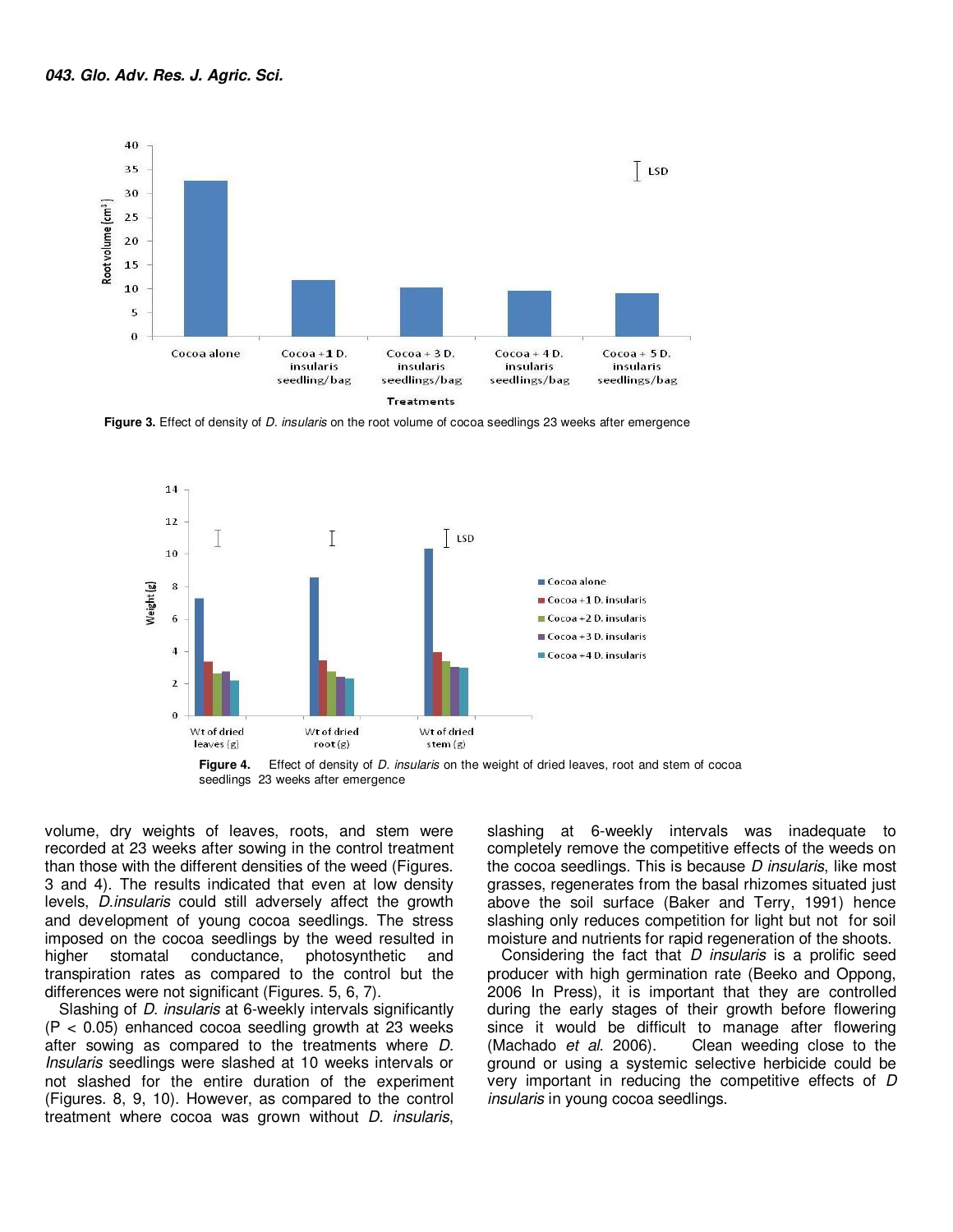

 **Figure 5.** Effect of density of D. insularis on the photosynthetic rate of cocoa seedlings 23 weeks after emergence



Figure 6. Effect of density of *D. insularis* on the Stomatal conductance of cocoa seedlings 23 weeks after emergence



Figure 7. Effect of Density of *D. insularis* on the transpiration of cocoa seedlings 23 weeks after emergence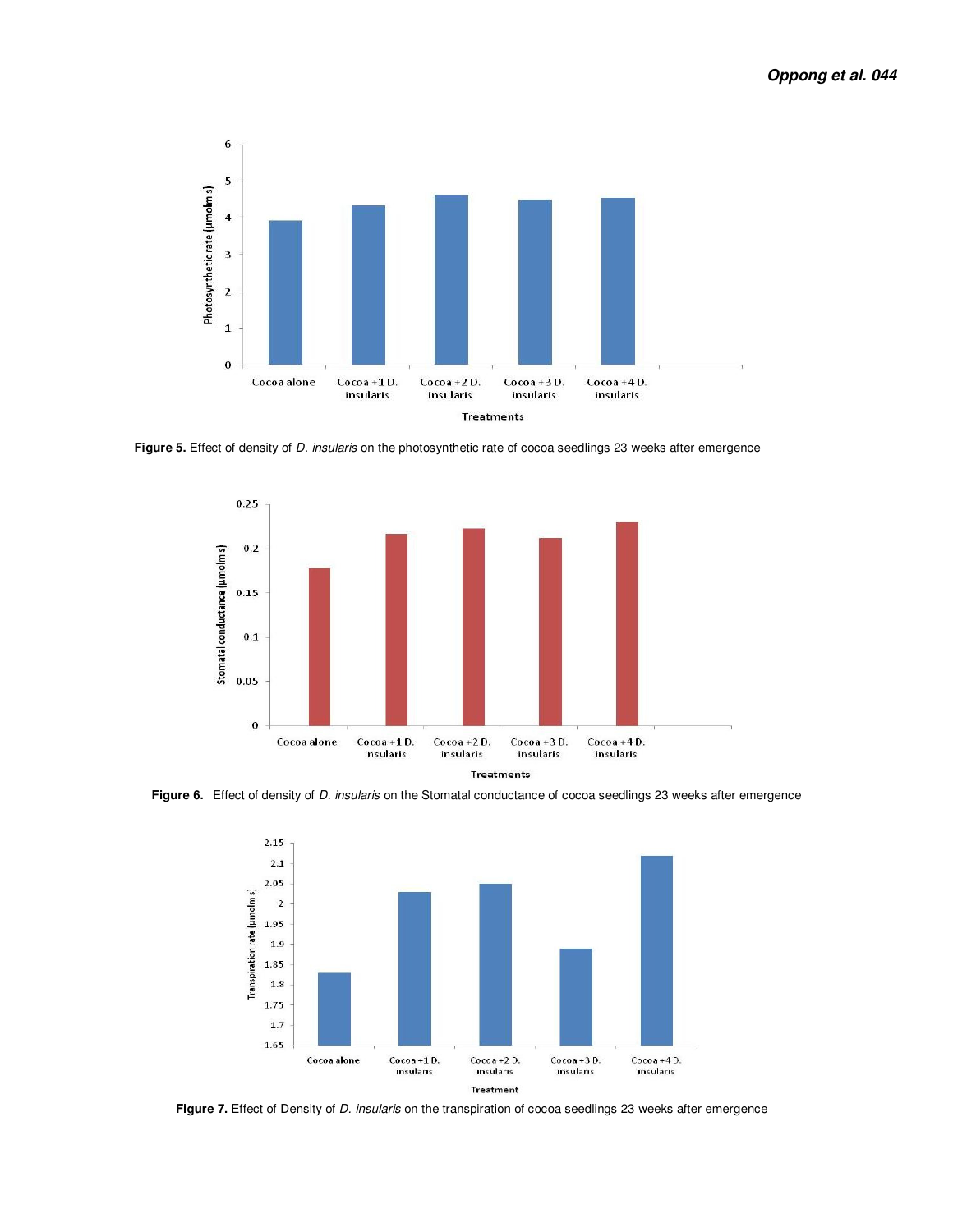

 **Figure 8** Effect of density and slashing of D. insularis on the dry weight of leaves of cocoa seedlings 23 weeks after emergence.



 **Figure 9** Effect of density and slashing of D. insularis on the dry weight of roots of cocoa seedlings 23 weeks after emergence.



 **Figure10** Effect of density and slashing of D. insularis on the dry weight of stems of cocoa seedlings 23 weeks after emergence

### **CONCLUSION**

D. insularis, even at low densities adversely affected the growth of young cocoa seedlings. Although slashing at 6 weeks intervals enhanced the growth of the seedlings, it could not completely eliminate the competitive effects of the weeds on the cocoa seedlings. Clean weeding close to the soil level or applying a systemic selective herbicide